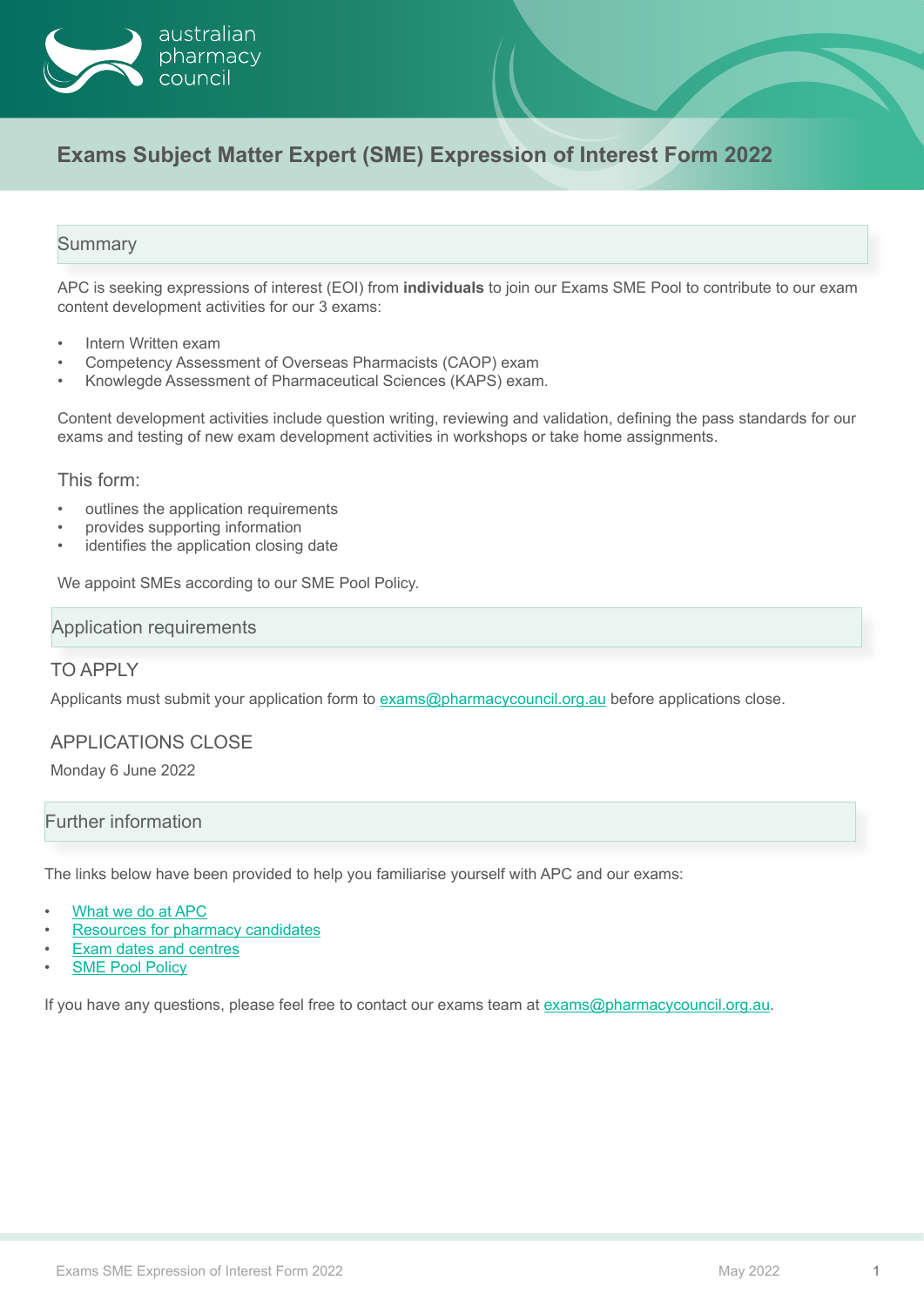

| <b>Personal details</b>                                                                    |                                                                          |           |                                       |                                          |
|--------------------------------------------------------------------------------------------|--------------------------------------------------------------------------|-----------|---------------------------------------|------------------------------------------|
|                                                                                            |                                                                          |           |                                       |                                          |
| <b>Title</b>                                                                               |                                                                          | Full name |                                       |                                          |
| Phone                                                                                      |                                                                          | Email     |                                       |                                          |
| Postal address                                                                             |                                                                          |           |                                       |                                          |
| Professional experience                                                                    |                                                                          |           |                                       |                                          |
| Pharmacy/other qualifications<br>(e.g. Degree name, University, majors,<br>year graduated) |                                                                          |           |                                       |                                          |
| Pharmacist registration status                                                             |                                                                          |           |                                       |                                          |
| Ahpra registration<br>I am currently registered without conditions.<br>number              |                                                                          |           |                                       |                                          |
| I do not currently hold pharmacist registration in Australia.                              |                                                                          |           |                                       |                                          |
| <b>Current employment</b>                                                                  |                                                                          |           |                                       |                                          |
| Employer                                                                                   |                                                                          |           |                                       |                                          |
| Position                                                                                   |                                                                          |           |                                       |                                          |
| Which practice environments have you worked in as a practising pharmacist?                 |                                                                          |           |                                       |                                          |
| Select all that apply                                                                      |                                                                          |           |                                       |                                          |
| Academia                                                                                   |                                                                          | Community | Hospital                              | <b>Countries other</b><br>than Australia |
|                                                                                            | <b>Registration authority</b><br>(e.g. TGA or a State<br>Pharmacy Board) | Preceptor | <b>Rural or remote</b><br>communities | Other                                    |